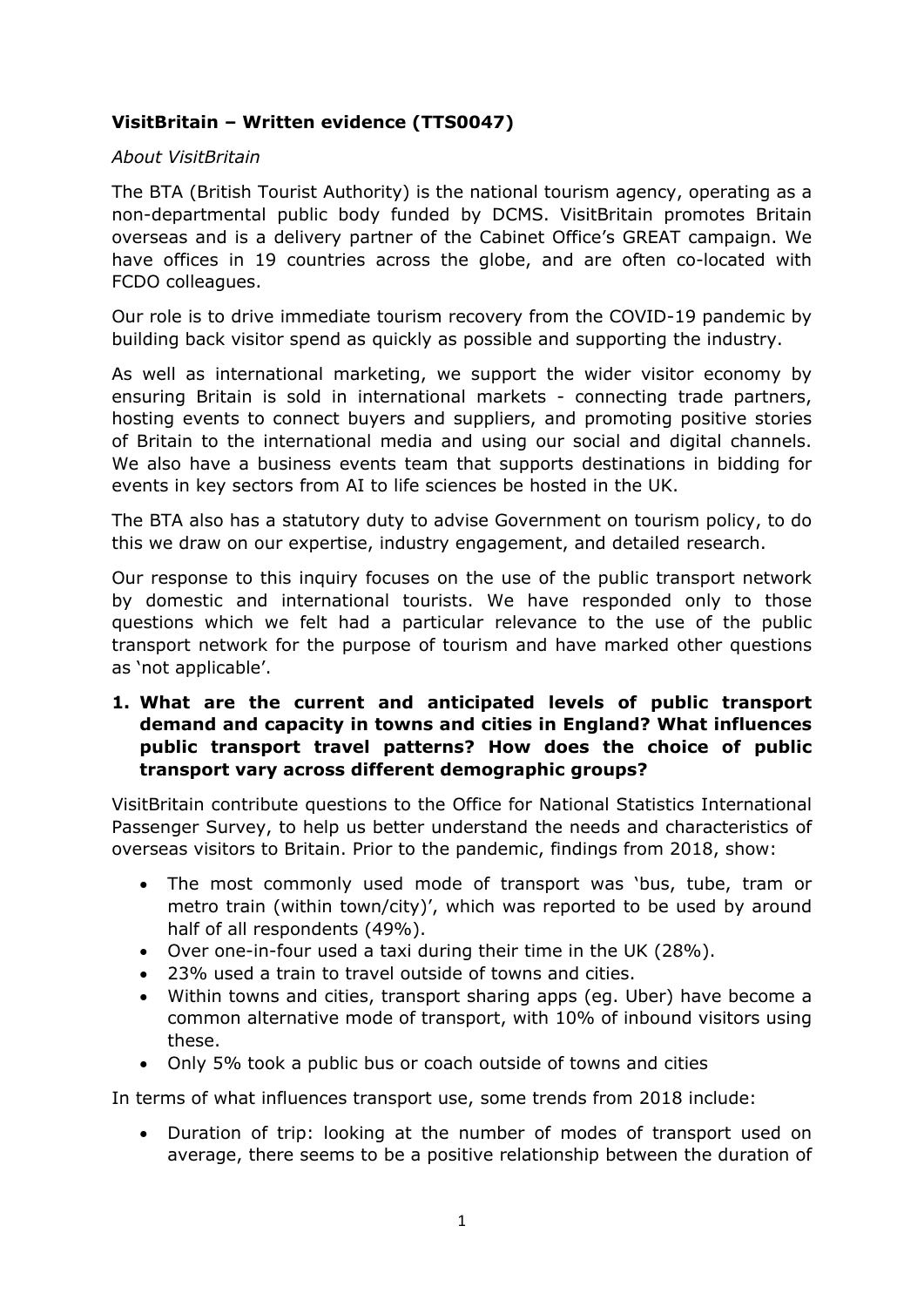the visitor's stay and the average number of internal modes of transport used.

- For those who visited either one or two areas in the UK, taking the bus, tube, tram or metro train is more popular in the London area than in any of the other English regions or British nations, as are car sharing apps such as Uber.
- Visitors to Scotland and the North East over-indexed for domestic flight use and visitors to Wales and the South West are more likely to use their own car to get around.
- Those aged 16-34 years old are more likely than other groups to use Uber or other sharing apps, while children and older age groups are less likely to do so.
- Men, 0-15 and 55+ year-old visitors are also less likely than others to use cities' public transport options – bus, tube, tram or metro train.

There was also some substantial variation, in terms of the internal modes of public transport which international visitors used during their time in the UK, based on their country of residence.

To give some examples, in 2018 a large majority (more than 70 percent) of visitors from Argentina, Brazil, Indonesia and Thailand reported using a bus, tube, tram or the metro on their trip. By contrast, far fewer visitors (less than 30%) from Poland, Romania and Ukraine took these forms of transport.

### **2. How might public transport travel patterns shift in the next 10 years? What impact could digitalisation and the COVID-19 pandemic have on travel patterns in the long term?**

Not applicable.

## **3. What can be done to improve connectivity across public transport modes? How could better integration be delivered in urban areas outside London?**

VisitBritain want to encourage international visitors to explore more of Britain – staying longer and travelling further across our nations and regions.

In 2019, London received a record 21.7 million inbound visits – this was four times as many as the next most popular region (the South East). We want to ensure the public transport network is utilised to encourage higher visitor numbers to all parts of Britain; thereby spreading the economic benefits of tourism, supporting growth, job creation and retention.

We know that many visitors lack the confidence to explore the country's wider scenic beauty, heritage and culture offering; unless they are part of an organised tour, or have prior knowledge of travelling by rail in Britain. Improving connectivity, particularly between major train stations and the attraction a visitor is trying to reach (referred to in our sector as the 'final mile'); and ensuring the availability of up to date and easy to access information, will help to boost traveller's confidence in venturing beyond London.

Some best practice and practical steps taken by the sector to improve this: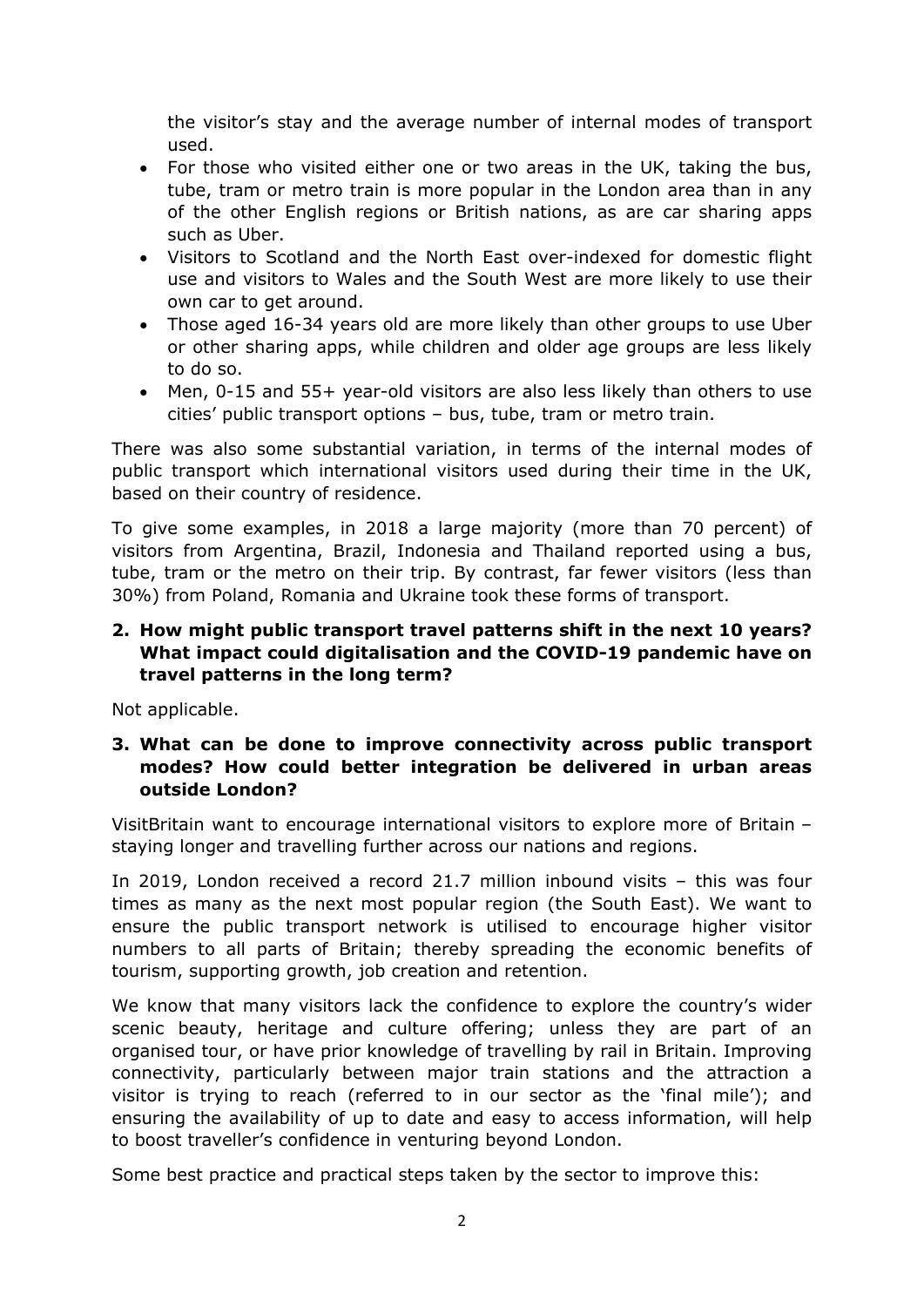## **Rail companies offering 'through ticketing' options on popular routes.**

Some positive examples of where this has been achieved are by Great Western Railway, which operates passenger rail services between London and tourism hotspots in South West England, South Wales and The Cotswolds.

The company recognised the business opportunity of offering throughticketing – where travellers purchase one ticket for a complete journey that passes through a number of different transport networks. Throughticketing is standard practice worldwide, especially within Europe, and is perfectly suited to both leisure and business travellers.

GWR saw the potential to make train services from London available as 'airline add-ons' to flights arriving and departing from Heathrow Airport. The through-tickets needed to include travel on the Heathrow Express, which directly links Heathrow to London Paddington station, and GWR's train services.

GWR acquired an airline Global Distribution System (GDS) code to enable reservation agents to book and issue tickets as one seamless customer transaction, with an associated cost saving e.g. Singapore to Swansea tickets consisting of flight and two rail journeys (Heathrow Express to Paddington and Paddington to Swansea). This offers passengers better choice and easier connectivity beyond London into the regions.

The company has also been involved in the Great West Way touring route project, led by Visit Wiltshire and funded by VisitEngland's Discovery England Fund. The touring route from London to Bath & Bristol which is suitable for visitors to travel by car, coach, rail, cycling, walking or by boat. A range of themed itineraries and trails, including heritage, food and drink, countryside, film tourism etc. allows visitors to explore the route in depth and aims to rival any of the great touring routes in the world.

The BritRail Pass, sold by VisitBritain in our online shop, enables international visitors to make unlimited train journeys around the whole country, or a region of their choice, for a single fixed price – the pass is another example of how ticket buying, and route planning, can be made easier for international visitor.

Working with the Rail Delivery Group, the Government and VisitBritain will pursue the development of a similar domestic rail product to accelerate the recovery of domestic tourism in the wake of the COVID-19 pandemic.

## **Collaboration with major attractions along routes to jointly address opportunities for seamless ticket offers:**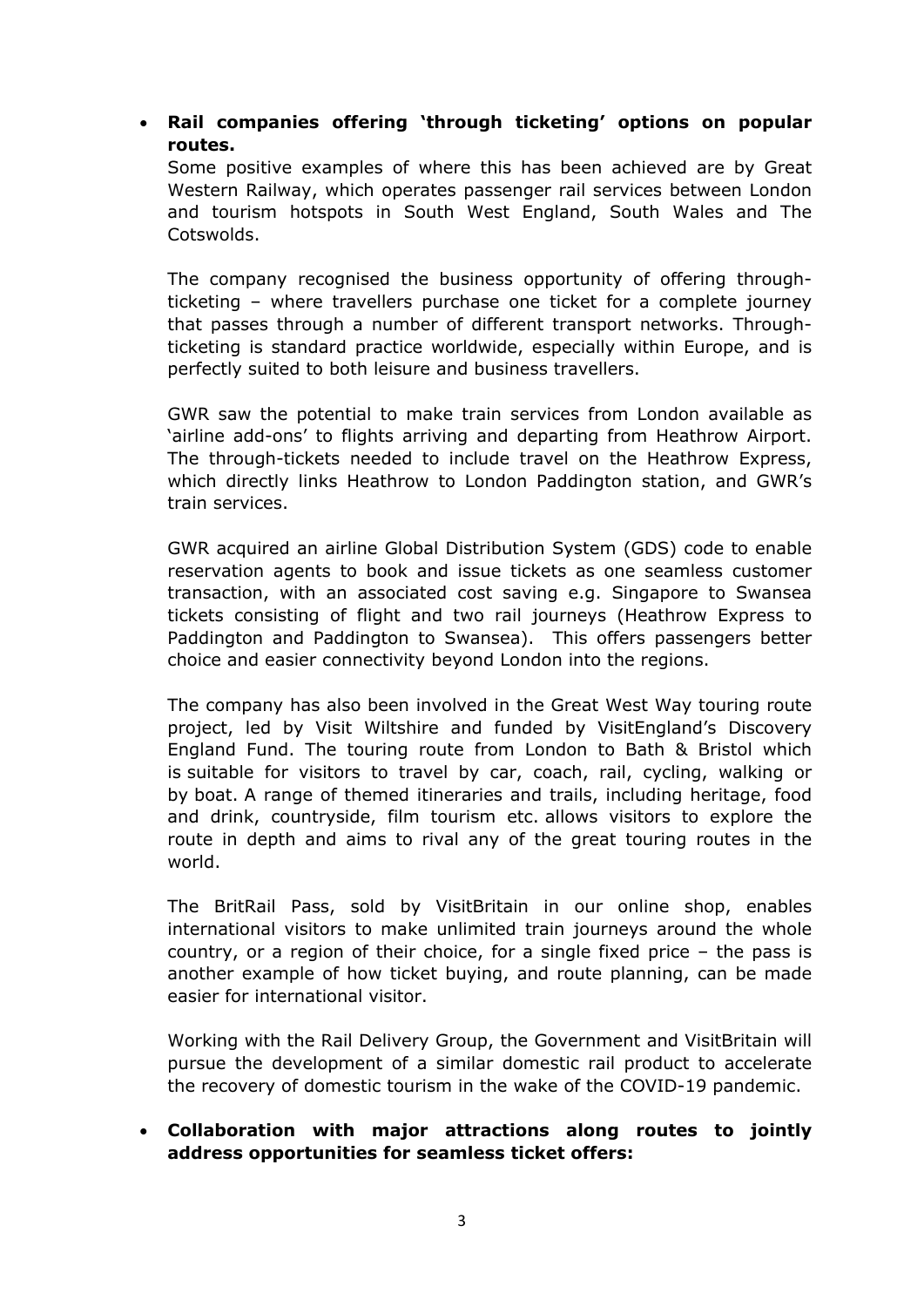No matter how appealing a tourist attraction might be, if visitors are not provided with a clear and simple way to travel there, they are likely to choose to go elsewhere. Working together, transport providers and attractions on their routes, can greatly simplify this process for visitors. For instance, by providing a shuttle bus from the station to the attraction itself (Warner Bros. Studio Tour London being just one example of this in action); or giving cost incentives for using public transport (such as a 2-4- 1 admission voucher) for guests who have travelled by train.

 **Translation of information announcements and brochures into the most common languages used by passengers**.

An example of where this has been done successfully is on the train line between London Marylebone Station and Bicester Village, which attracts high numbers of international visitors from China, Saudi Arabia, Kuwait and the UAE.

In 2017, Chiltern Railways, manager of London Marylebone station, introduced platform announcements in Mandarin and Arabic. The announcements were recorded by native-speaking employees, and new members of staff fluent in the languages have been employed to assist on the station concourse. The train company makes onboard announcements in both languages as trains approach Bicester Village, and Arabic and Mandarin signs are installed at the station.

Measures to assist Mandarin and Arabic speakers at London Marylebone complement existing multi-European language announcements made onboard Heathrow and Gatwick Express trains, as well as the Eurostar service, helping overseas visitors to travel to and from London with more confidence.

#### **Improved facilities for travellers with large amounts of luggage:**

International visitors on longer trips to Britain, are likely to be travelling with large amounts of luggage which it will not be practical to take along to every attraction. A number of ways to make this experience easier for them include:

- o Increasing the availability of storage solutions for luggage at train and bus stations.
- o Improving signposting to left luggage facilities where they are provided.
- $\circ$  Reviewing the ease of access around stations for people with suitcases.
- $\circ$  Increasing onboard luggage capacity where possible and ensuring new carriages have sufficient provision.
- **Improved connectivity between different modes of transport to assist visitors in making the 'final mile' of their journey.**

One positive example of this was achieved by West Somerset Railway on England's longest heritage railway – which carries hundreds of thousands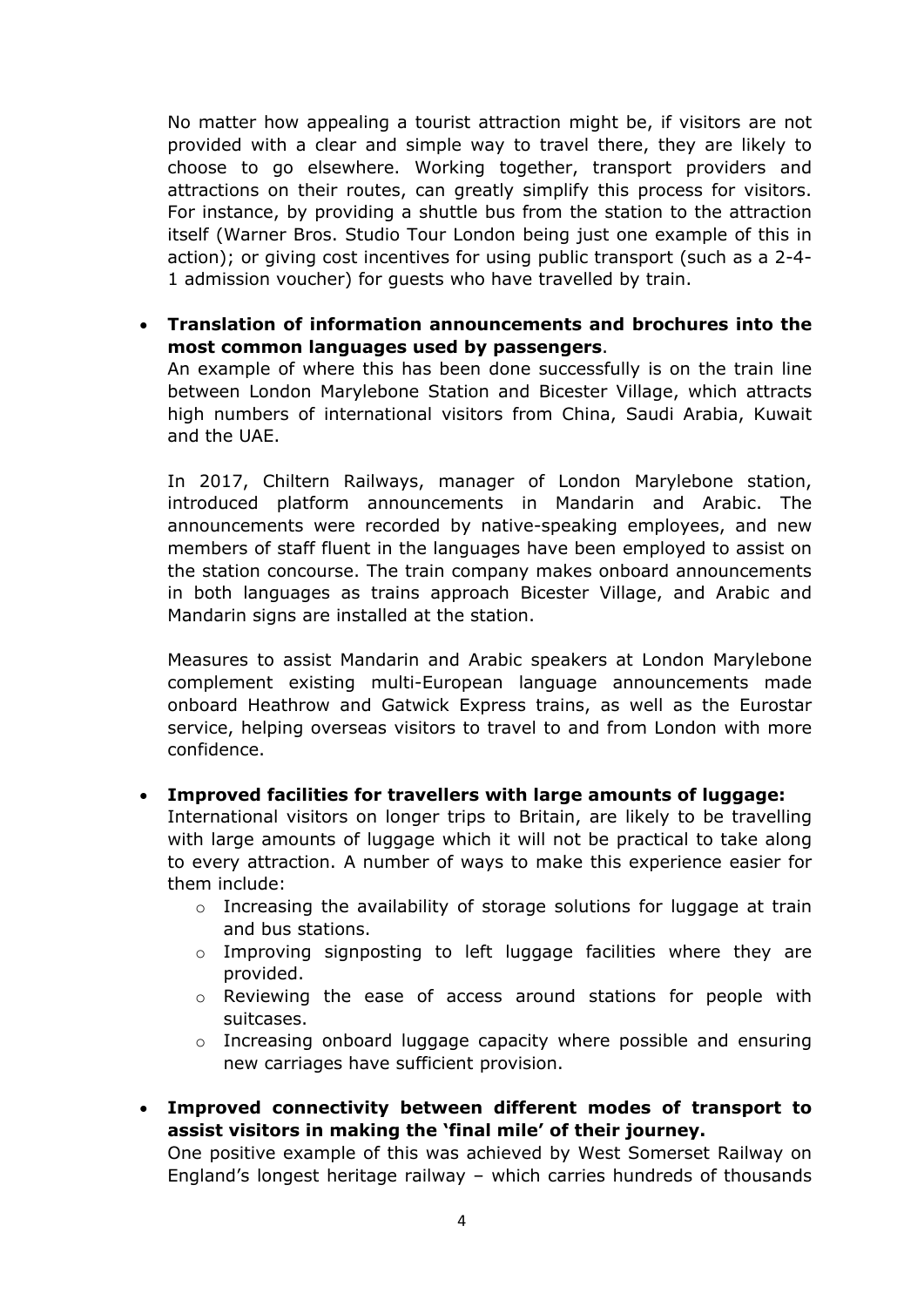of visitors each year between Bishops Lydeard station and the coastal resort of Minehead.

Travel via public transport meant visitors arriving by mainline train services into Taunton, then having to use a local scheduled bus service to transfer to Bishops Lydeard, before they reached the attraction.

Recognising the challenge of this multistep, multi-ticket process, West Somerset Railway enlisted the help of their DMO, Visit Somerset, to work with Great Western Railway (GWR) and bus operator Buses of Somerset and agreed on a one-ticket solution.

Journey times and prices from West Somerset Railway service were added to GWR's computerised system, enabling passengers to book a seamless journey from their station of origin through to Minehead, inclusive of the bus connection. The one-price, one-ticket solution represented a 19% saving against buying the separate components for those travelling from Taunton.

GWR also removed peak-time restrictions on the early London to Taunton service, enabling visitors to enjoy West Somerset Railway as an affordable day trip from London. At the point the scheme was introduced based on similar through-ticket examples Visit Somerset projected they would see an increase of 60,000 visitors and a £1million boost to the local economy over a five-year period (although it should be noted that these projections will likely have been impacted by the COVID-19 pandemic).

Another example of best practice can be found in the 'The Mountain Goat' service in the Lake District which provides both tours and a connection for visitors from the major rail stations to the scenic destinations across the national park.

#### **4. What are the likely areas of innovation in urban public transport over the next 10 years? How should public policy be shaped considering both incremental and transformational innovations? How could data help transport services meet consumer demand?**

Our response to this section focusses primarily on the final question of how data can be used to help better meet the needs of consumers.

Through our work with the International Passenger Survey Data VisitBritain is able to provide Government with a wealth of information about where visitors travel to and from during their time in Britain. As well as which groups of visitors are most likely to use certain forms of public transport. We would welcome improved connections with both the Department for Transport, and transport providers to make use of datasets like this, in order to better understand the needs of travellers on the network, and how they can be met.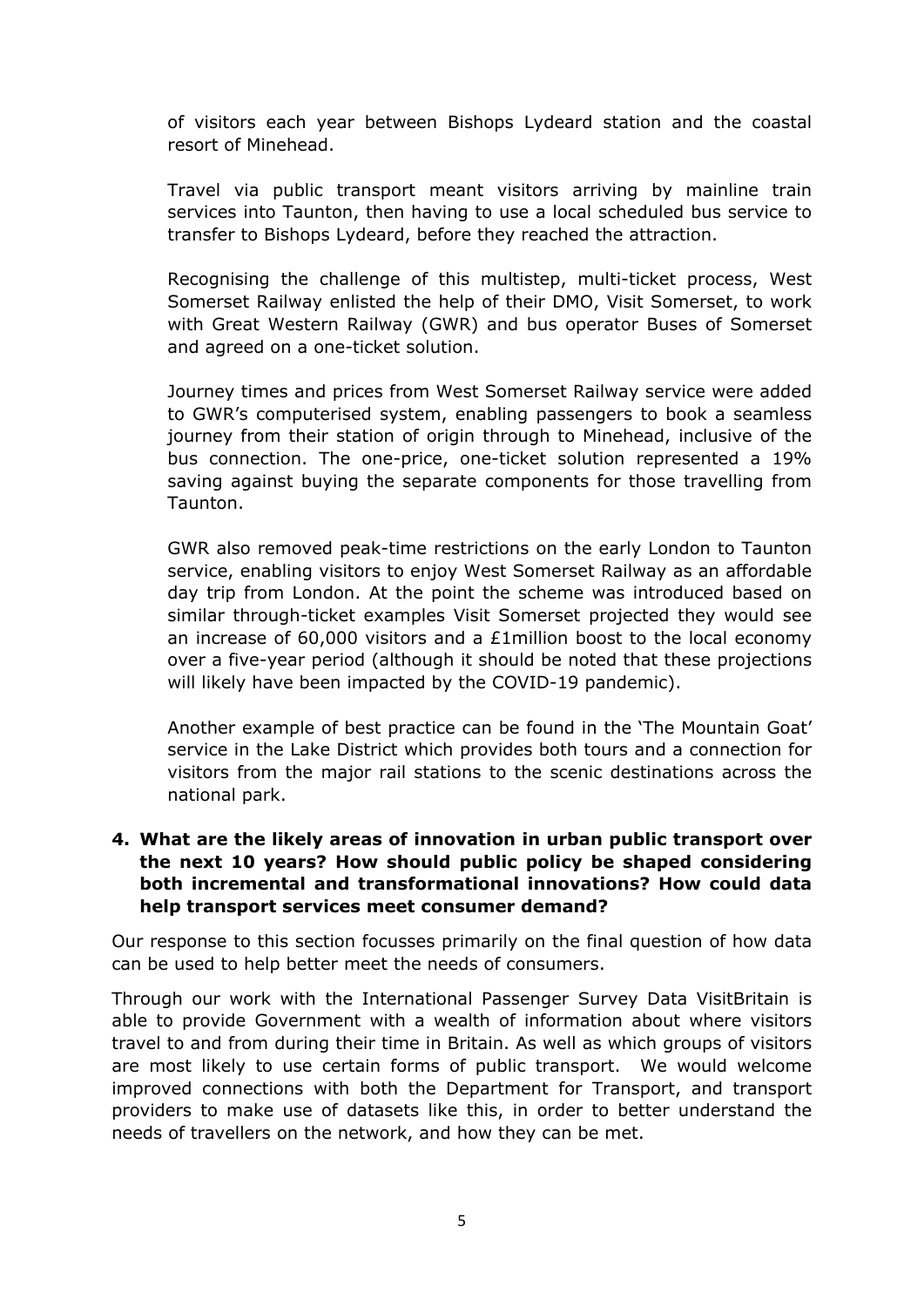The example cited in our previous answer, of London Marylebone Station and Bicester Village providing information to passengers in Mandarin and Arabic, because they know that a particularly high number of international visitors from China, Saudi Arabia, Kuwait and the UAE travel on this route, is an excellent illustration of this in practice.

As an organisation, we would also like to access the data collected by transport providers to inform our own marketing and policy work. We know that many gather passenger feedback data, and would encourage the inclusion of questions such as country of origin and the tailoring of questionnaires for overseas tourists given that their needs are very different to those of domestic customers.

**5. Are local authorities well equipped with appropriate funding and powers to deliver high-quality public transport services? Would further devolution of transport policy contribute to better outcomes?**

Not applicable.

**6. Could better policy coordination across government departments, and between central and local government, improve public transport outcomes? If so, how can this be achieved?**

The Tourism Recovery Plan, published by DCMS in 2021, identifies how many of the levers for tourism policy sit across Government Departments including the Department for Transport.

We welcome the establishment of an inter-ministerial working group on tourism as an important step to address this, as it will bring relevant ministers together to discuss tourism policy specifically. We hope this will enable tourism policy to move up the Government's wider policy agenda.

VisitBritain/VisitEngland stand ready to act in our statutory duty to advise Government on tourism policy to work across Government to shape policy that benefits the visitor economy.

#### **7. What are the barriers to improving urban public transport, in terms of delivering the necessary infrastructure, increasing connectivity and improving the consumer experience?**

Our response to this question primarily relates to the barriers to improving consumer experience.

VisitBritain are keen to ensure that the needs of visitors, both domestic and international, are considered as part of future improvements to the urban public transport network, given the economic benefits tourism can bring to towns and cities across Britain.

Factors which could improve visitor's experience of using public transport in Britain include the following (several of which have been discussed in detail elsewhere in our response):